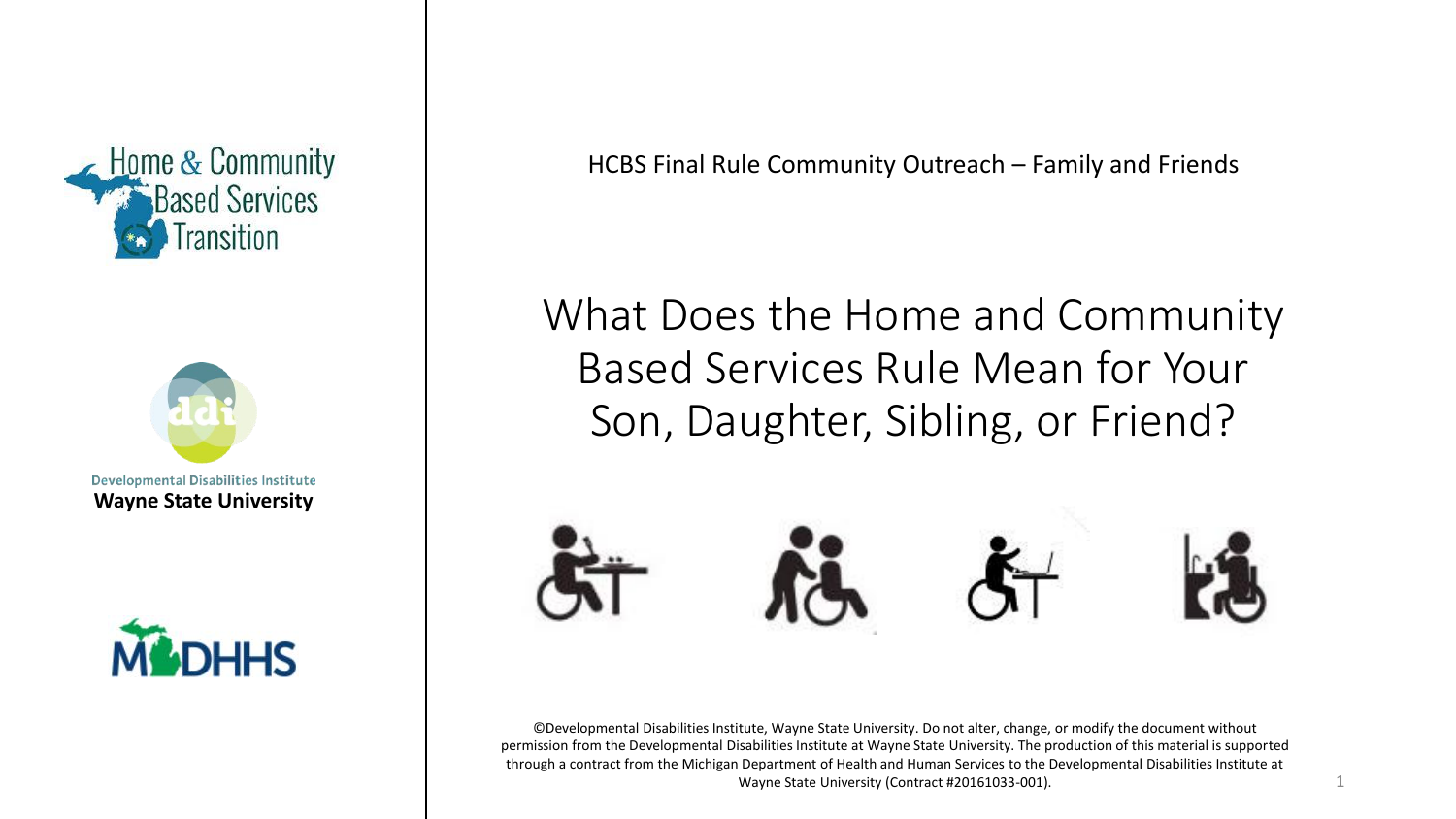#### Introduction

As an advocate for a person who receives services or supports through home and community-based services:

- This presentation will help you understand the main ideas in the rule.
- Help you identify ways to support your daughter or son, sibling or friend who receives home and community-based services.

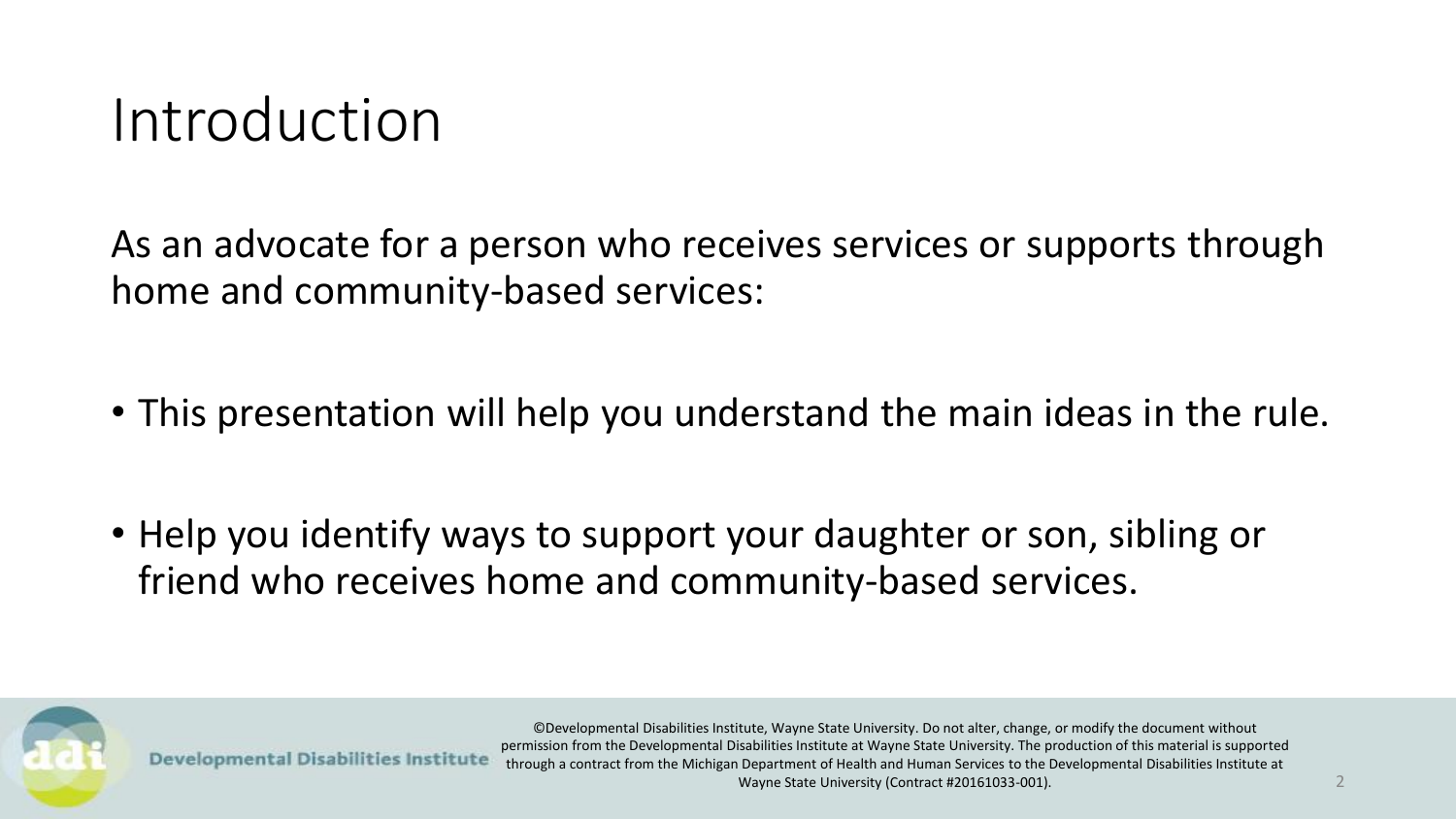# What is the Home and Community Based Services Rule?

- In 2014 The Centers for Medicare and Medicaid Services published a set of rules for the delivery of Home and Community Based Services through Medicaid Waiver programs. These services are for people with disabilities to help them live in their own homes and communities.
- Through these rules, the Centers for Medicare and Medicaid Services aims to improve the experience of individuals in these programs by:
	- Enhancing access to the community;
	- Promoting the delivery of services in more integrated settings;
	- Requiring the use of person-centered planning.
- In Michigan, there are 5 waivers that must be in compliance with the Home and Community-Based Services Rule.

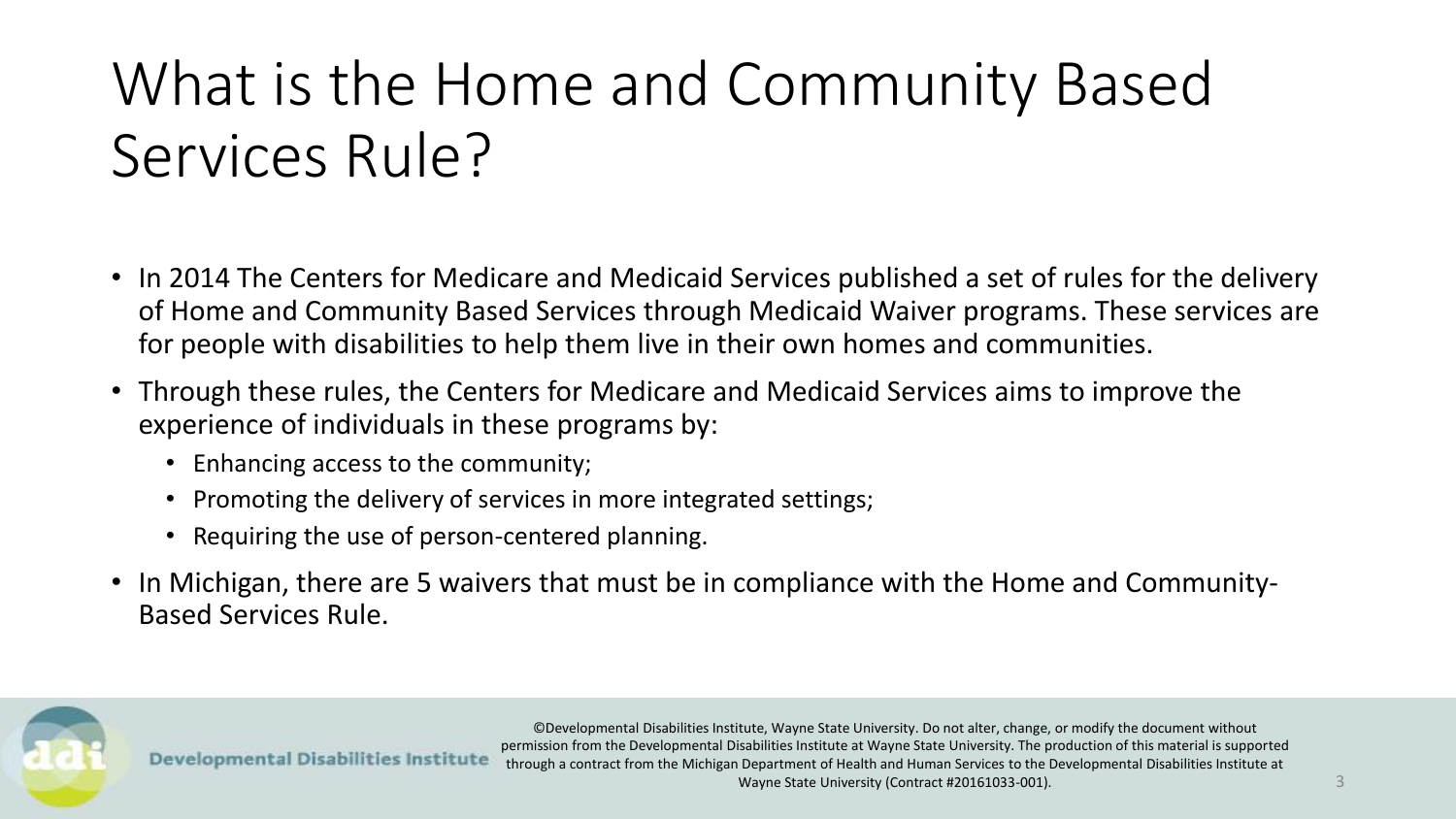# Why is the Rule Important?

- The rule will:
	- Improve services for individuals by making their services the way they want.
	- Ensure that individuals are integrated in their communities.
	- Ensure that individuals have the same access to the community as individuals who do not have disabilities.
	- Protect individual rights.
	- Give individuals the opportunity to pick and receive their services where they want them.

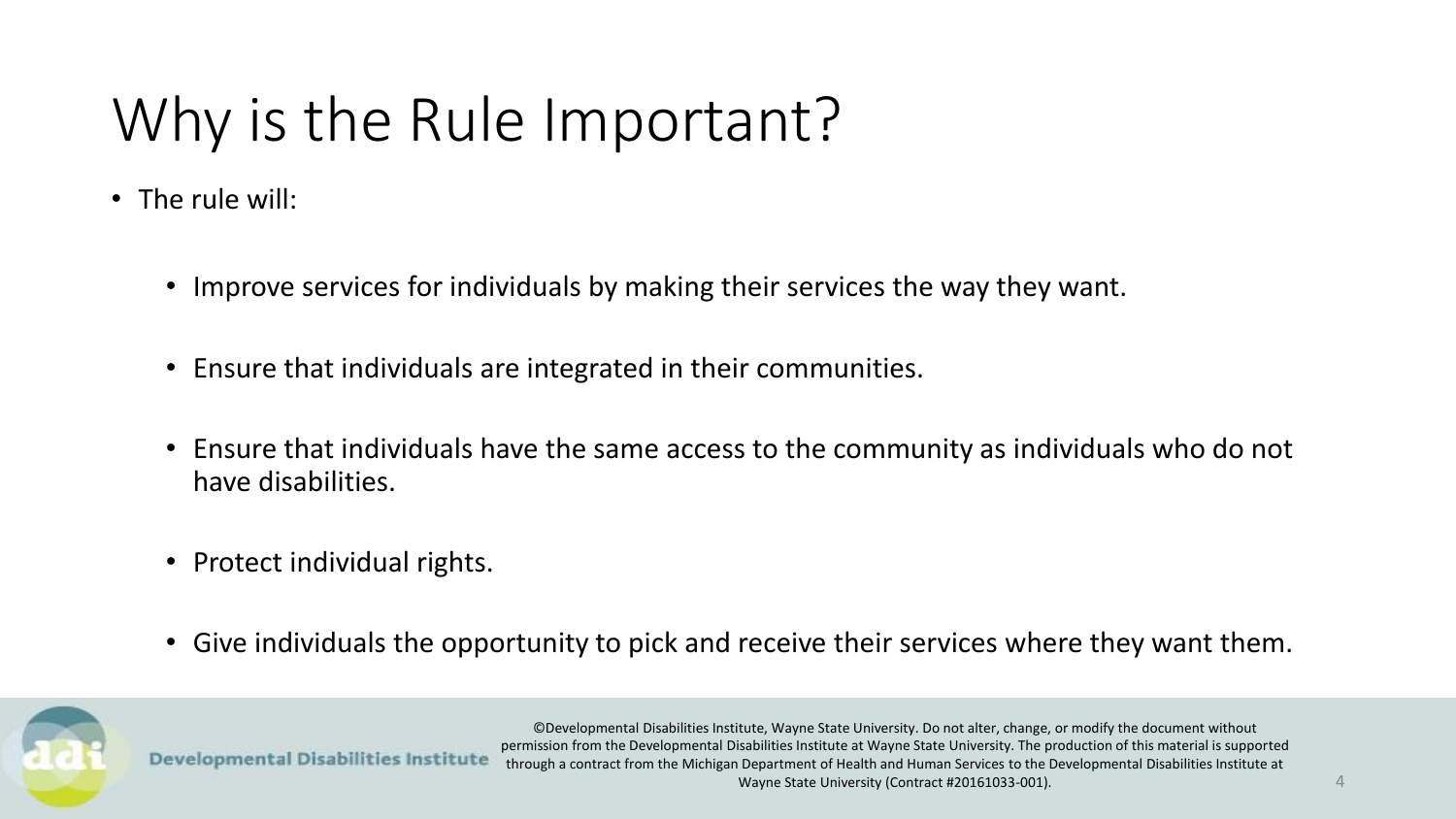## Qualities for ALL HCBS Settings

- Residential and non-residential settings that offer home and community-based services and supports must adhere to minimum standards. All settings must:
	- Protect individual rights.



- Promote the individual's full participation in community
- Support the individual's independence in making life decisions.

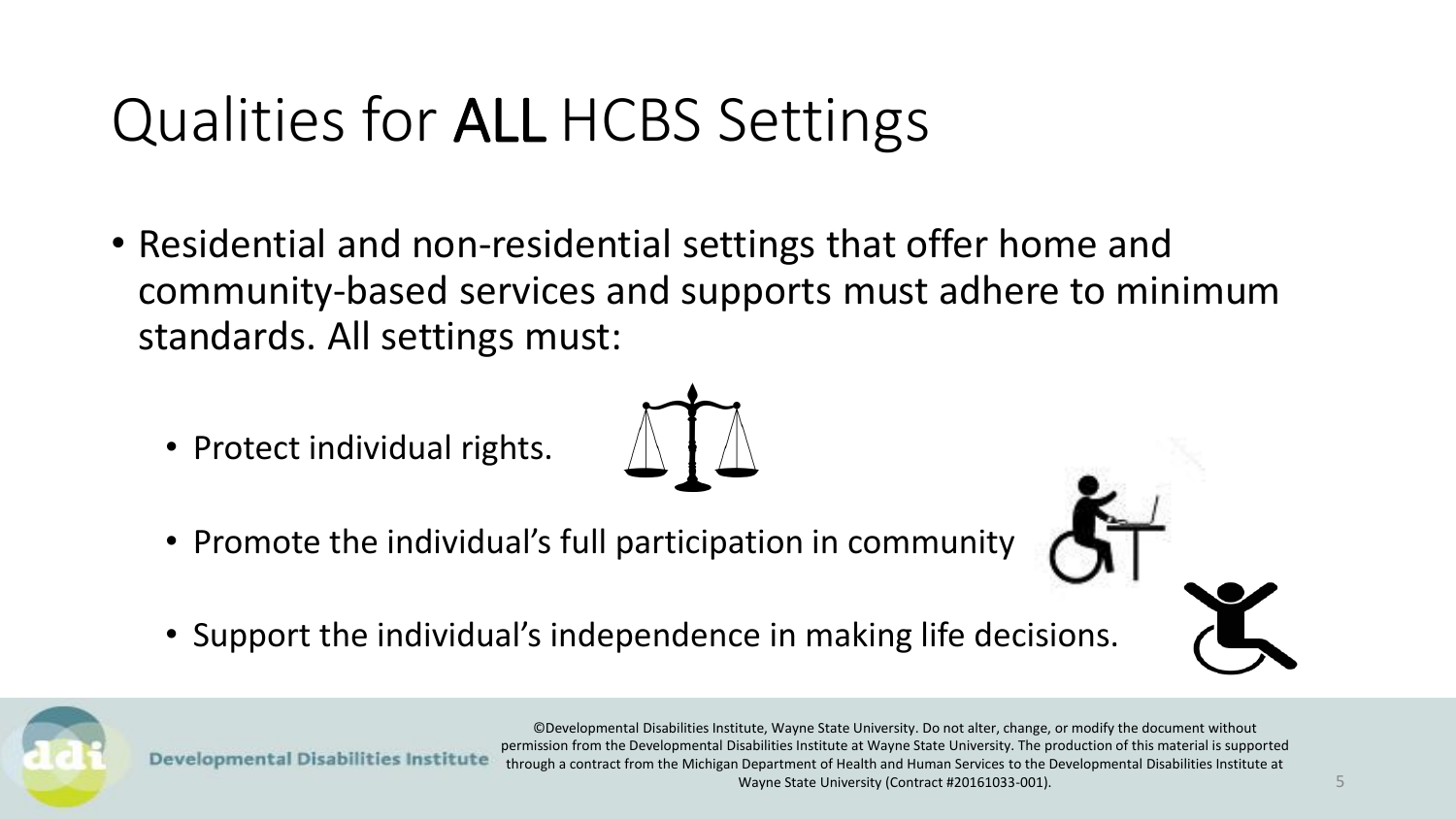

#### Individual Rights

The HBCS Rule protects individual rights to:

- **Privacy:** 
	- Individuals control when and with whom they want to share their personal spaces, conversations, and information.
	- Individuals receive personal care support (if they need it) in a space away from others.
	- Individuals can make space in their home away from others, for example a locked or closed door, be in a space without visual cameras or audio monitors.
- **Dignity:** Everyone is born valuable and worthy and should be treated as such.
- **Respect:** Individuals are important and should have control and decision-making power over their lives.
- **Freedom:** Individuals should have the ability to control their lives; individuals are free to go where they want and do what they want.

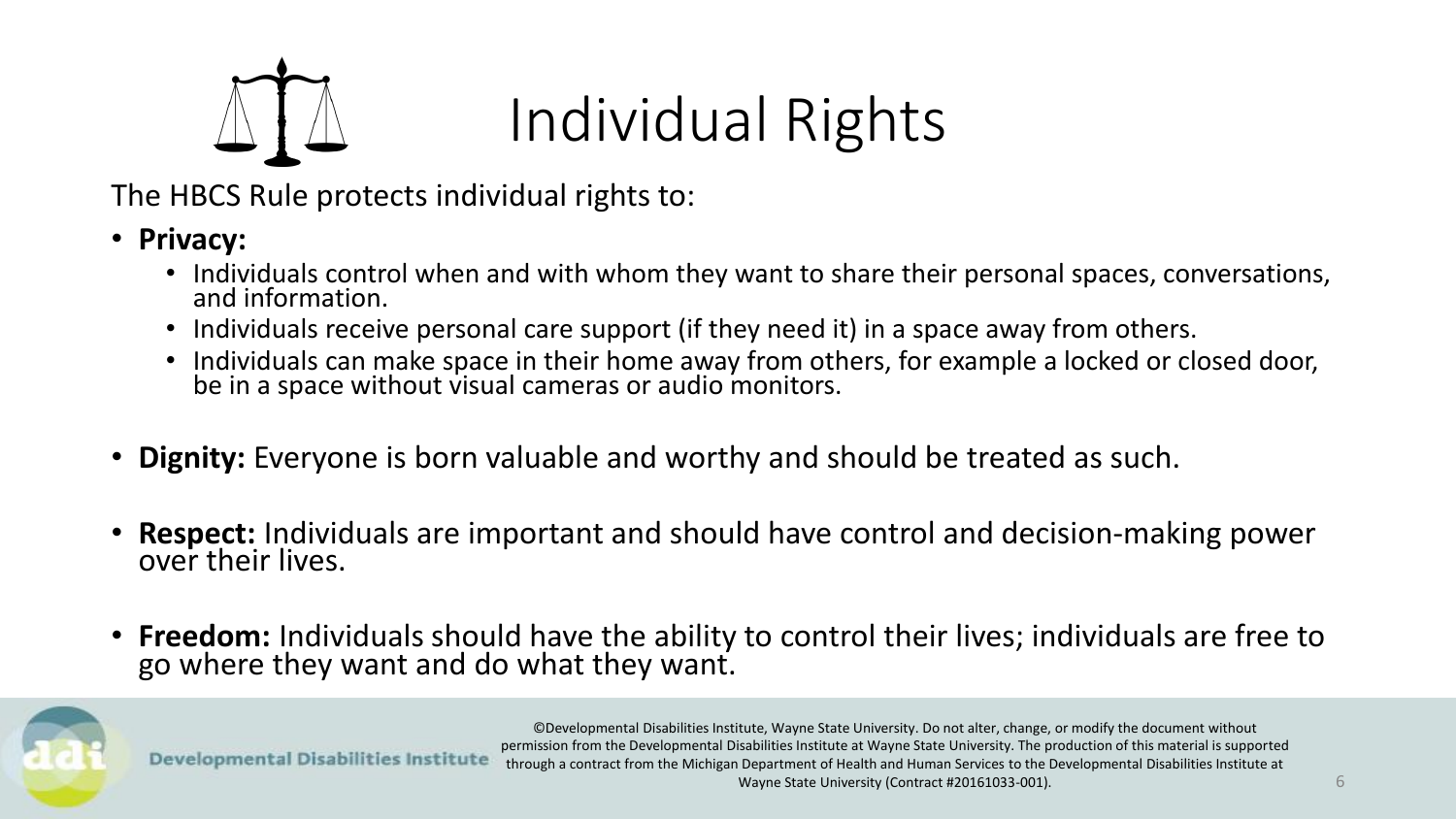

#### Full Participation in Community Life

Full participation in community life means:

Individuals are able find jobs in competitive settings with fair wages.

Individuals with disabilities work with individuals who do not have disabilities.

Individuals with disabilities are able to participate in community activities and settings to the same degree of access as other individuals in their communities.

Individuals have access to and control over their personal resources.







©Developmental Disabilities Institute, Wayne State University. Do not alter, change, or modify the document without permission from the Developmental Disabilities Institute at Wayne State University. The production of this material is supported Developmental Disabilities Institute through a contract from the Michigan Department of Health and Human Services to the Developmental Disabilities Institute at

Wayne State University (Contract #20161033-001).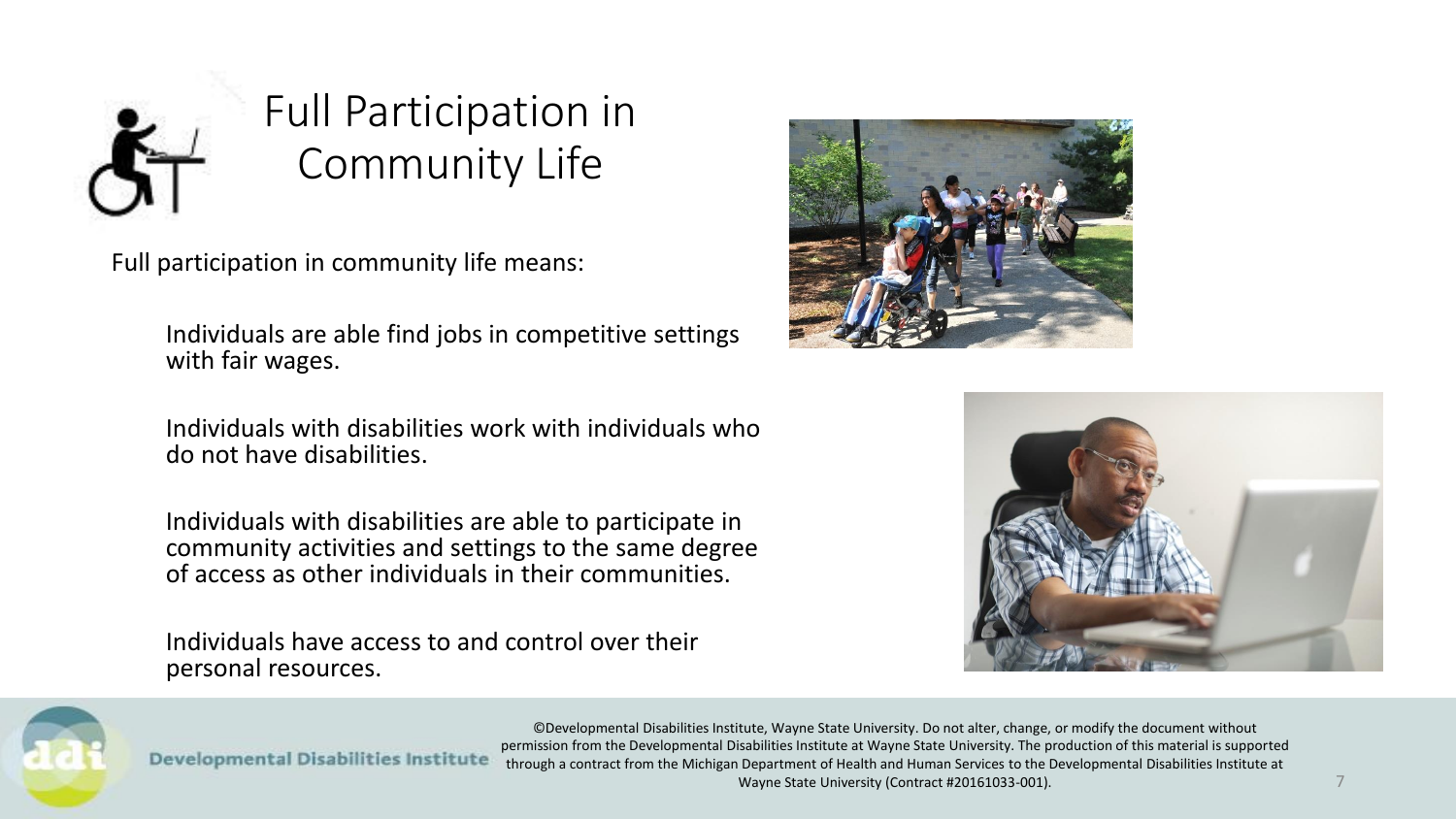# Independence in Making Life Decisions

- Individuals with disabilities can make their own decisions about their lives.
- Individuals control and pick:
	- Where to live
	- Who to live with
	- Who provides their services
	- How they want to spend their day
	- How to spend their money
	- What to eat



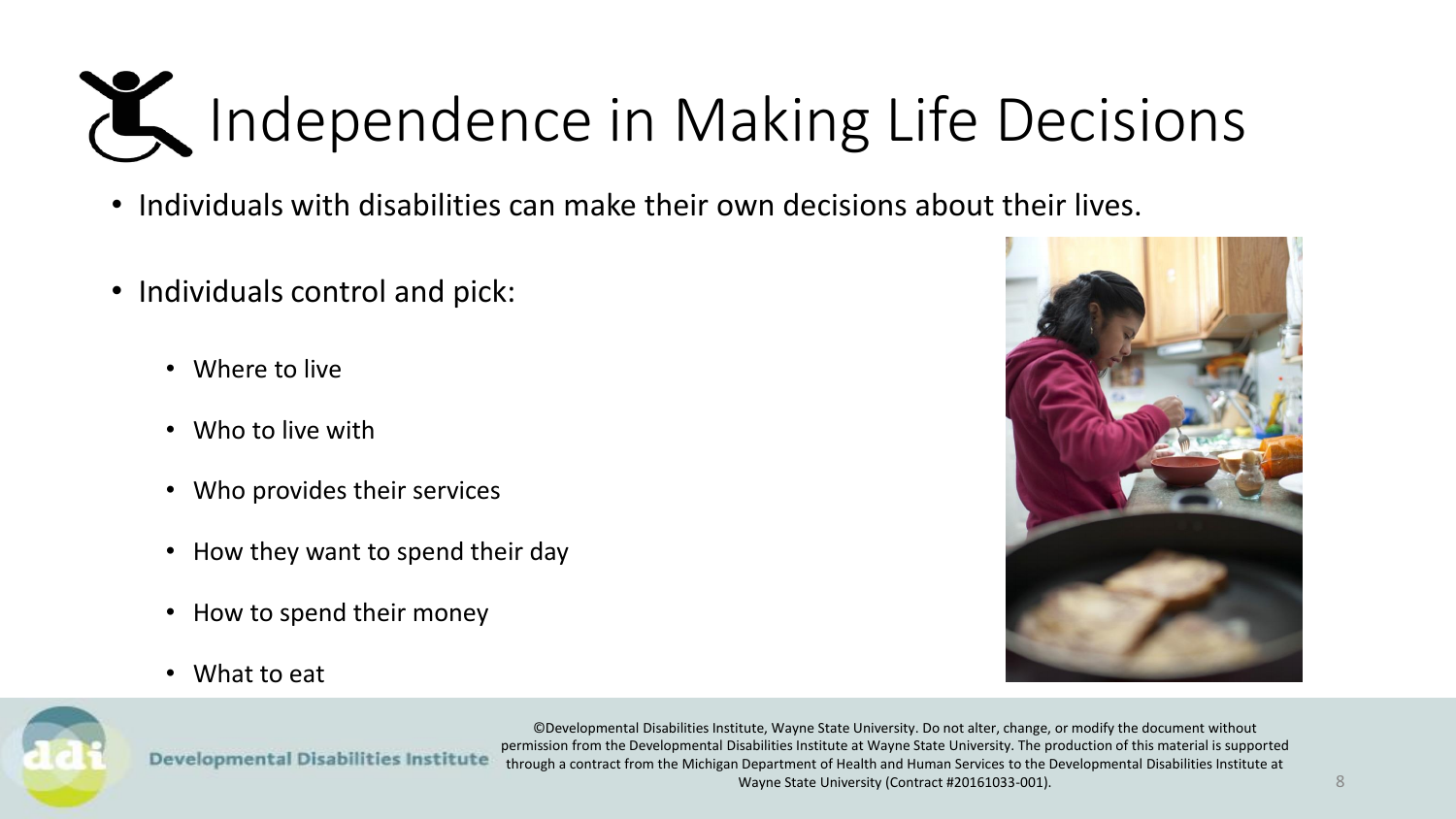# Standards for Residential Settings:

- The HCBS Rule accounts for the unique characteristics of different settings by providing standards specific to provider owned residential settings.
- All provider owned residential settings must:
	- Provide protections for individuals comparable to the Michigan landlord tenant law.
	- Give individuals the freedom to furnish and decorate the spaces individuals live in.
	- Assist individuals to control personal schedules.
	- Allow individuals to access food at anytime.
	- Allow individuals to have visitors at anytime.

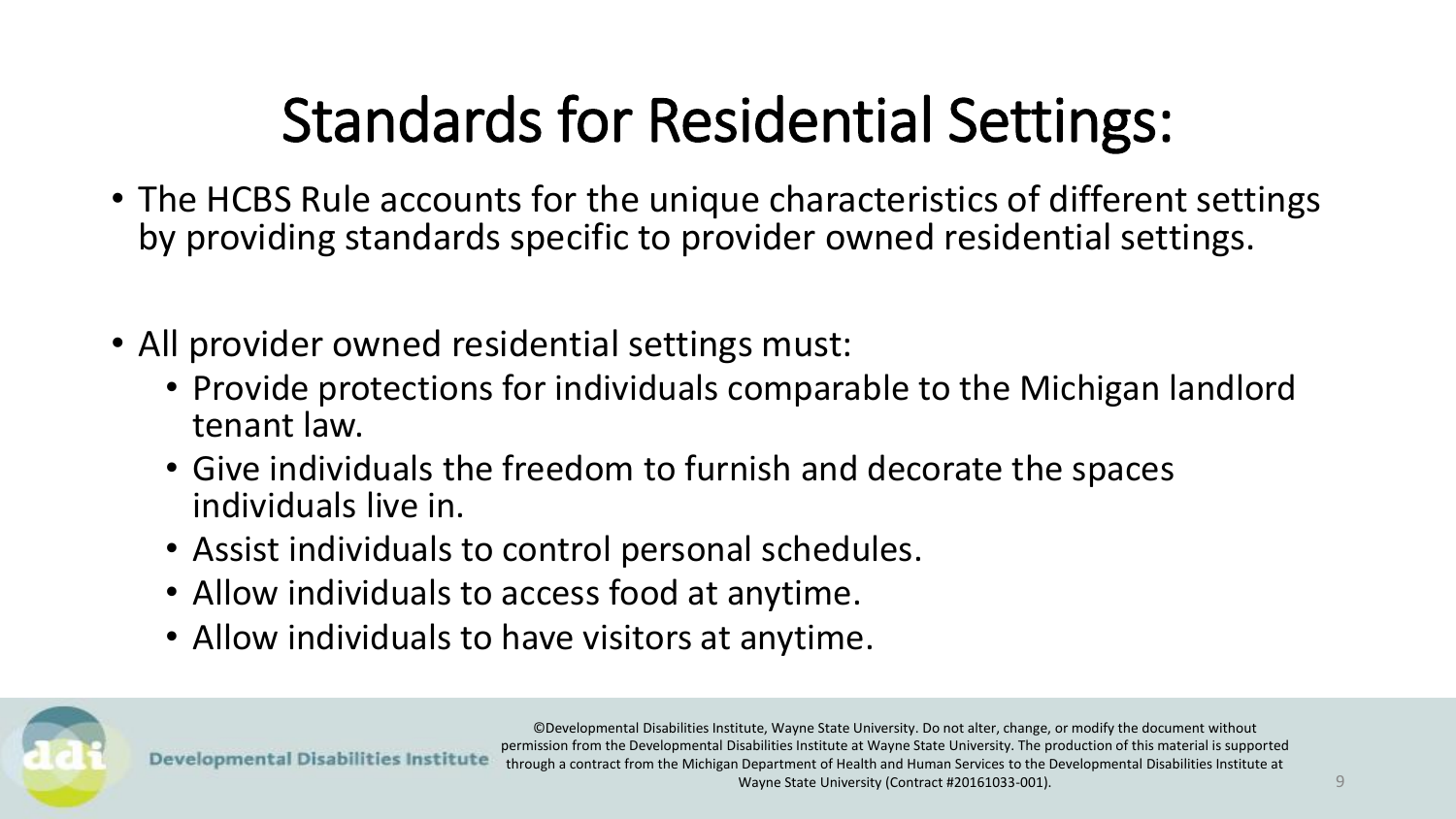# Standards for Residential Settings:

- Providers can make modifications to the setting to address the specific needs of individuals.
- Modifications must meet the following requirements:
	- Should be based on the assessed need of the individual.
	- Should be documented in the service plan.
	- Cannot be based on the requirements of provider home rules.
- Must meet all other requirements under the rule.

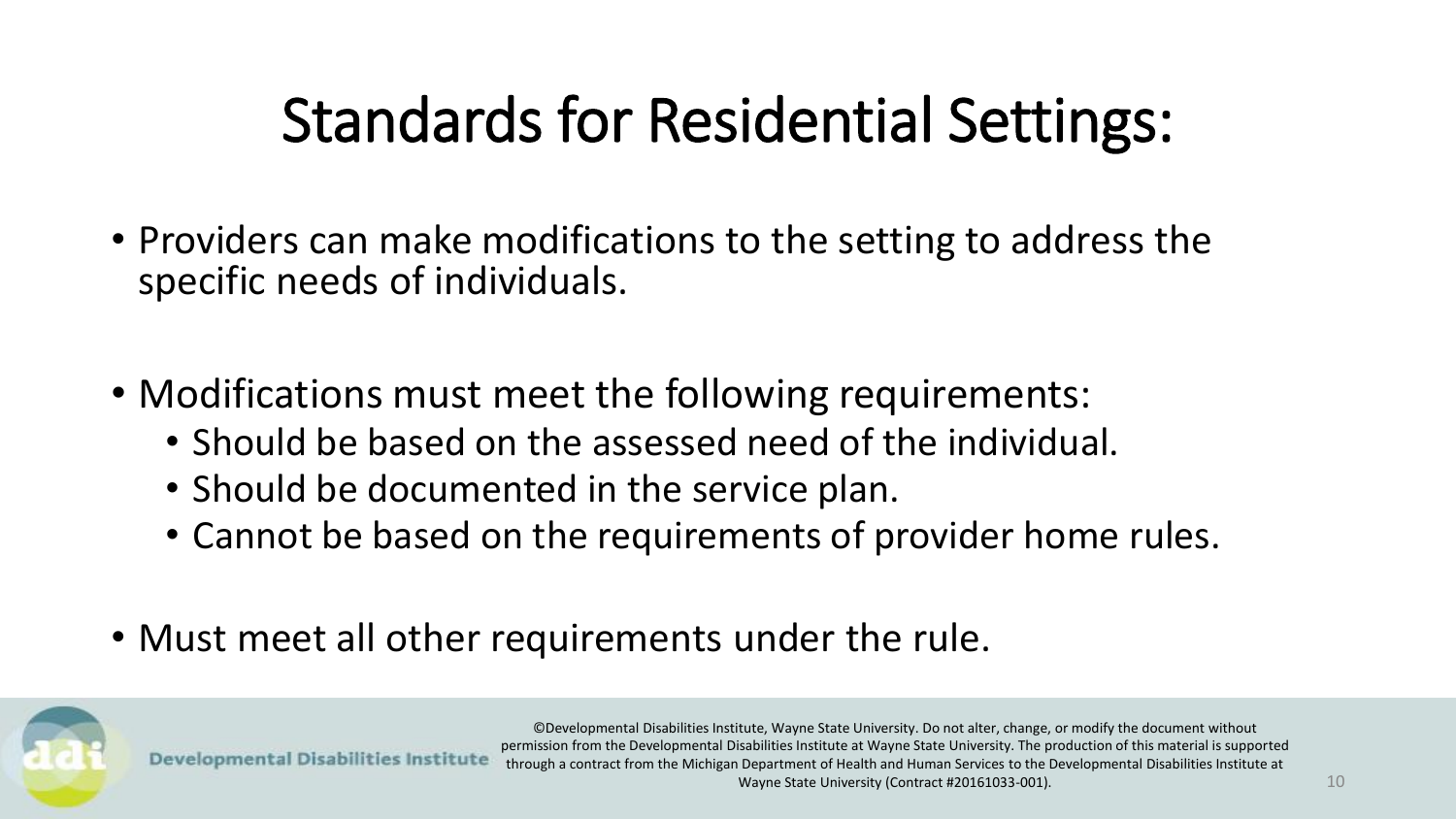# Standards for Non-Residential Settings:

- All Non-Residential settings must:
	- Provide individuals with the opportunity to negotiate work schedule, breaks, and employment benefits to the same extent as individuals not receiving HCBS funding.
	- Be located in and integrated with the greater community.
	- Assure that tasks and activities are the same as tasks and activities of co-workers or individuals not receiving HCBS funding.
	- Be physically accessible:
		- Individuals should be able to get around without barriers and have access to shared areas such as bathrooms and breakrooms.
		- Appliances and equipment are accessible and can be used by the individual.
	- Must meet all other requirements under the rule

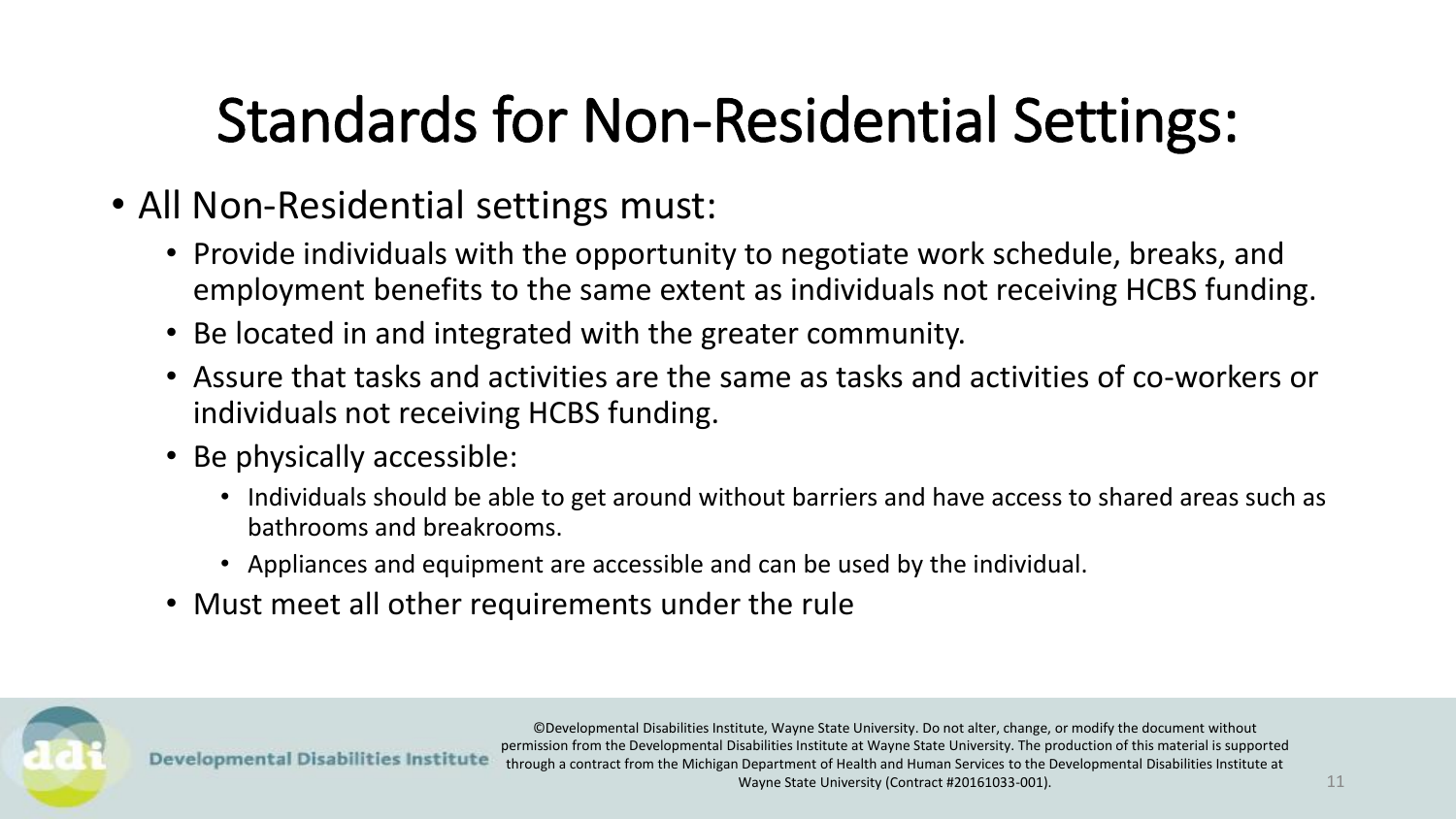## Guardianship

- The HCBS Rule is relevant even to individuals who have guardians.
- It is the responsibility of guardians to learn about services and supports that impact the individual's quality of life.
- An individual's choices and decisions should be deferred to even if the individual has a guardian.



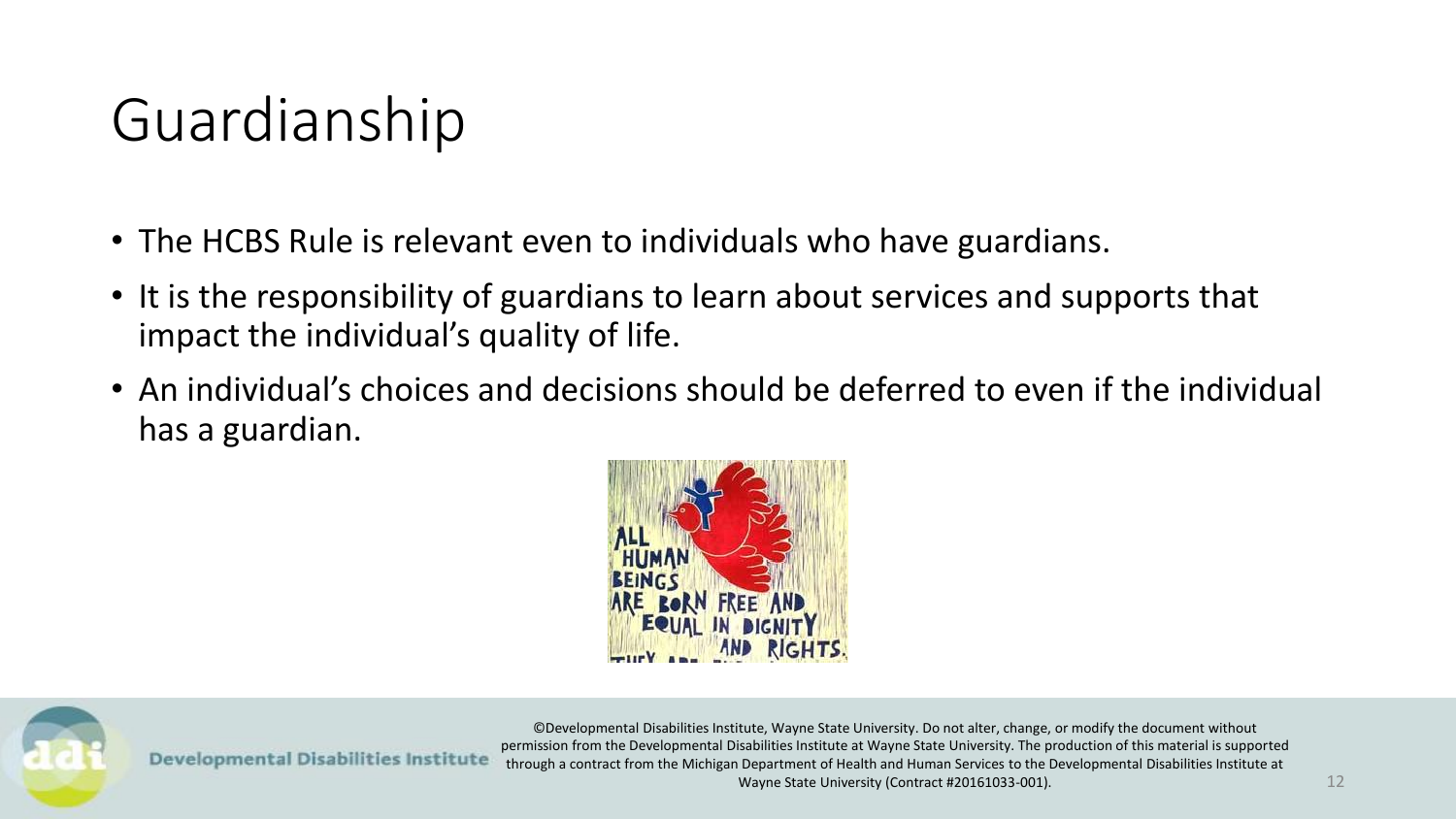### How to be Supportive:

- Now that you have learned about the HCBS Rule, you might be wondering how can you use this information.
- Here are some suggestions:
	- Share this information with your friend, sibling, son or daughter! Talk with them about each part of the rule.
	- Help the individual identify and articulate personal dreams and goals.
	- Attend the individual's **Person-Centered Planning (PCP)** meeting and create steps to the meet the individual's needs and goals.
	- Identify settings that promote individual access to the community, independence, and individual rights.

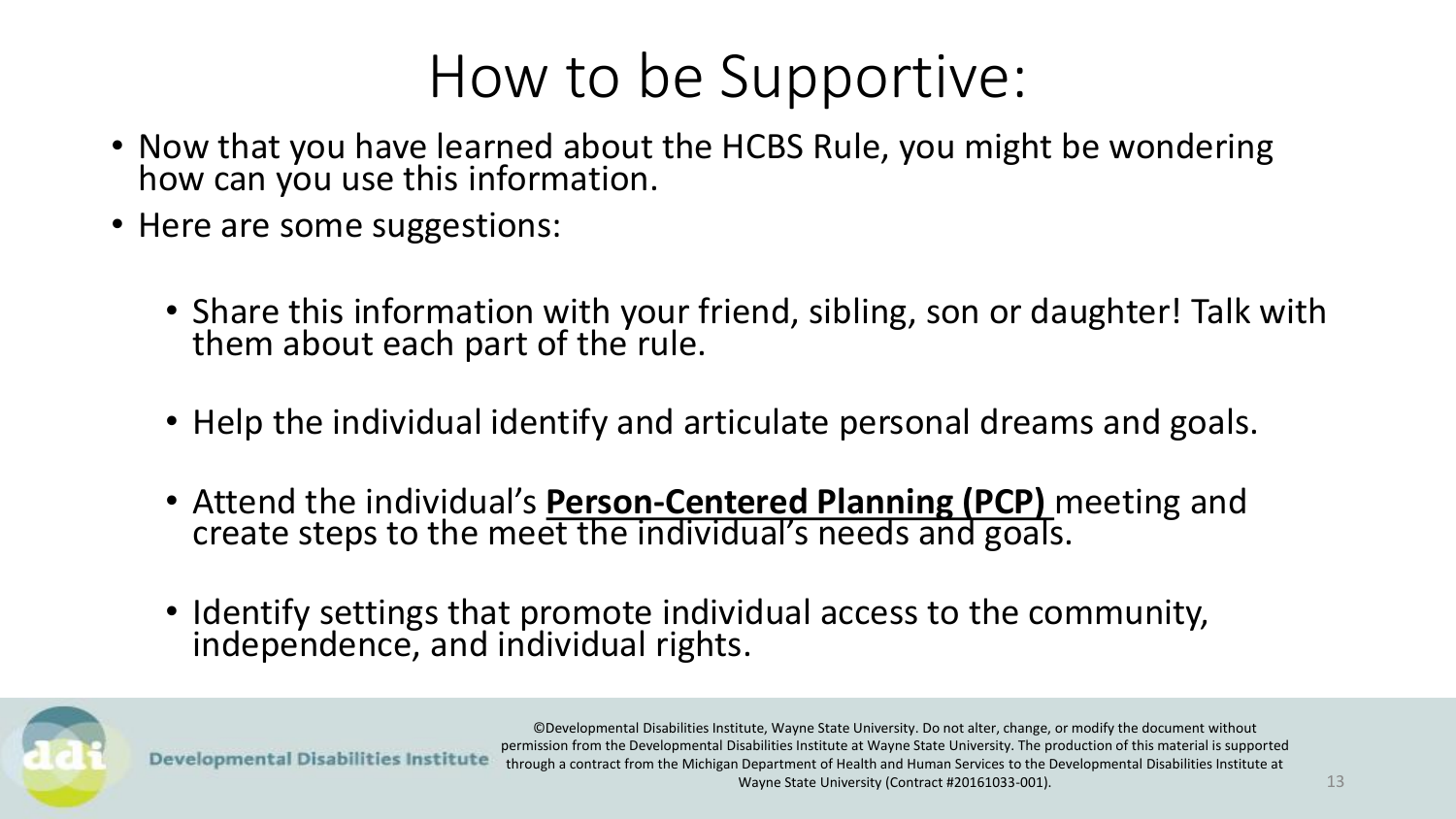#### Person-Centered Planning

- The person-centered planning (PCP) process has been required by the Michigan Mental Health Code since 1996.
- Person-Centered Planning helps make sure individuals can direct the process of planning for their services and supports.
- PCPs have helped individuals get the life he or she wants in the community.
- Individuals have used the planning process to live, work, and be involved in the community with the support they want and need.

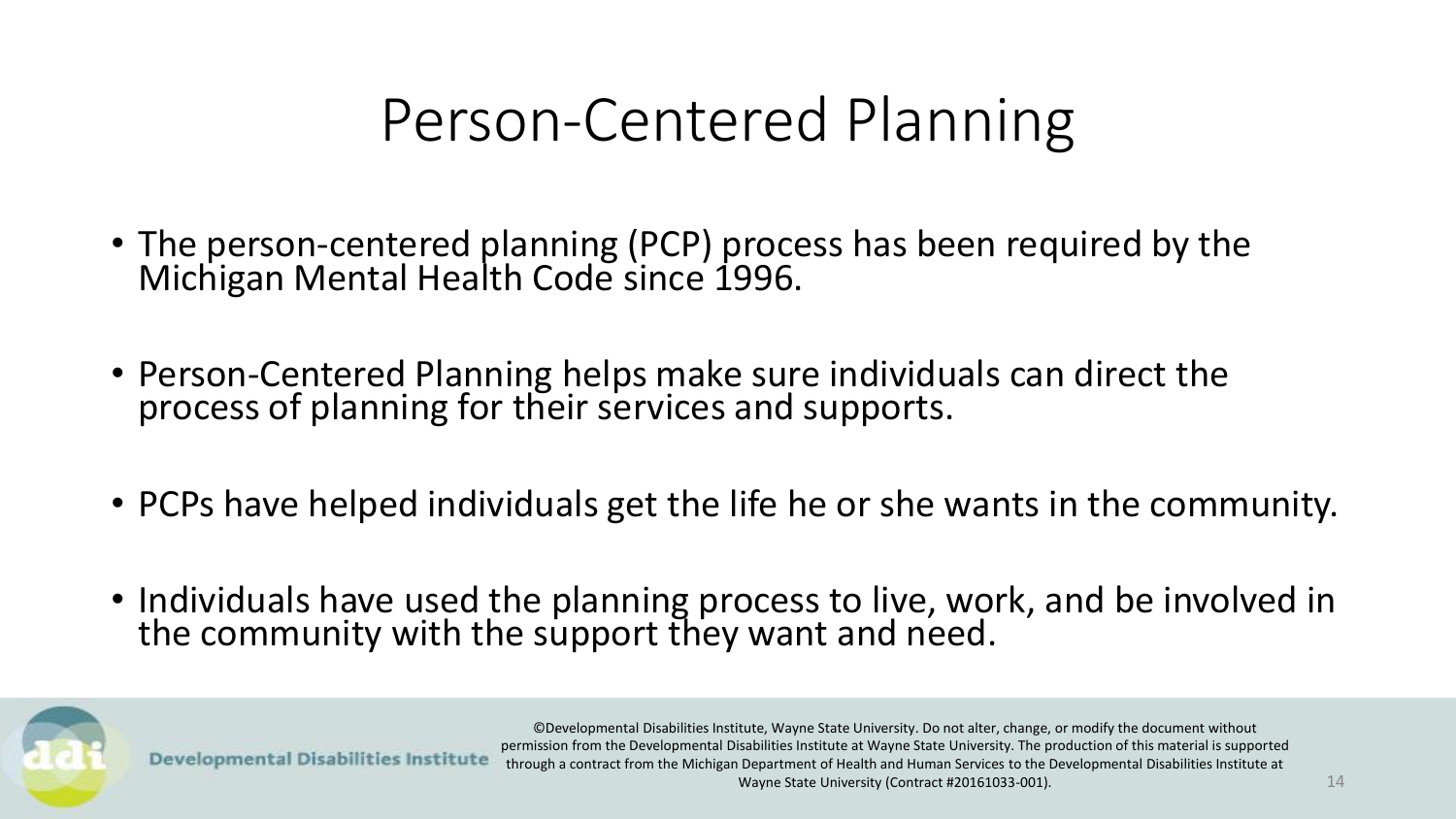#### Summary

The main goal of the HCBS Rule is to make sure that the services

individuals with disabilities receive, give them the opportunity for

independence in making life decisions,  $\sum$  gives individuals the

opportunity to fully participate in community life  $\mathbf{A}^+$  and to make sure that individuals' rights  $\Delta T\Delta$  are respected.